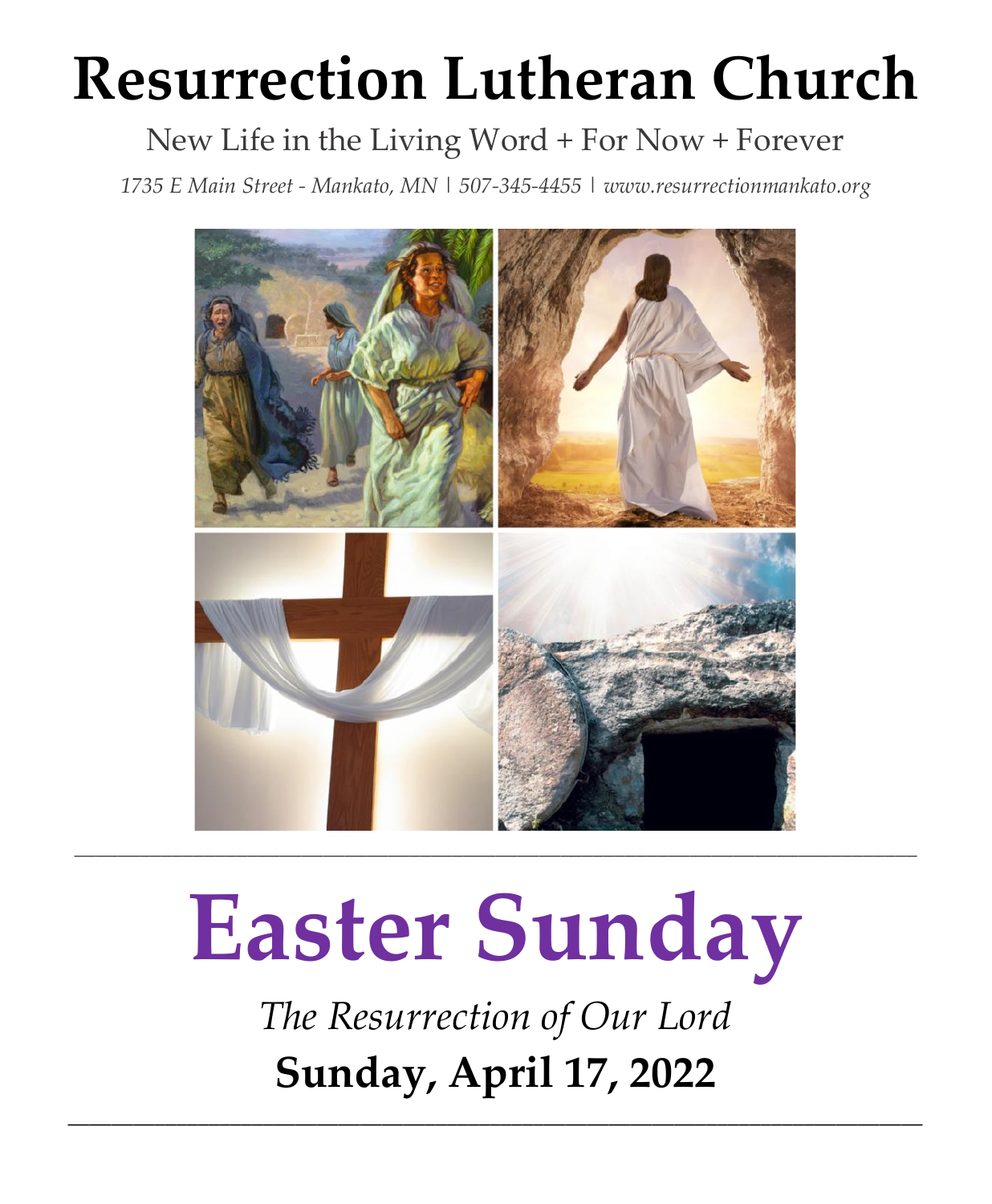#### **PRELUDE**

#### **EASTER MORNING ACCLAMATION**

P: Alleluia! The tomb is empty! Christ is risen! **C: He is risen indeed! Alleluia!**

#### **WELCOME** *and* **ANNOUNCEMENTS**

*If you haven't already, please consider signing the friendship pad at the end of your pew.* 

#### **GATHERING HYMN: Christ the Lord is Risen Today………..RECLAIM No. 151**

#### **CONFESSION AND FORGIVENESS OF SIN**

*Our service begins by invoking the name of the one who claimed us in Baptism. As an assembly of sinners, we come before God each Sunday morning to admit our faults, failures, and guilt. The word of absolution speaks the Gospel into our ears and assures that because of Christ's death at Calvary, every one of our sins is covered.* 

P: We gather in the name of the Father, and of the Son, and of the Holy Spirit.

#### **C: Amen.**

P: The prophet Daniel declares: "To the Lord our God belongs mercy and forgiveness, for we have rebelled against him and have not obeyed the voice of the Lord our God by walking in his ways, which he set before us by the prophets." And yet, in Christ, all obstacles between us and God have been removed. If death no longer stands in our way, our sin does not either. Let us confess our sins, that they may be washed away by God's mercy.

*Silence is kept for reflection and self-examination*

P: God of the promise,

**C: We confess that we have turned from you, knowingly and unknowingly. We have wandered from your will and your ways. We have strayed from your love for all people. Turn us back to you, O God. Give us new hearts and right spirits, that we may find what is pleasing to you and dwell in your house forever. Amen.** P: Hear the good news: by grace you have been saved through faith, and this is not your own doing; it is the gift of God. The risen Christ is the Savior of all. God did not send his Son into the world to condemn the world, but that the world might be saved through him. In the name of Jesus, the entirety of your sins are forgiven! **C: Amen! Thanks be to God!**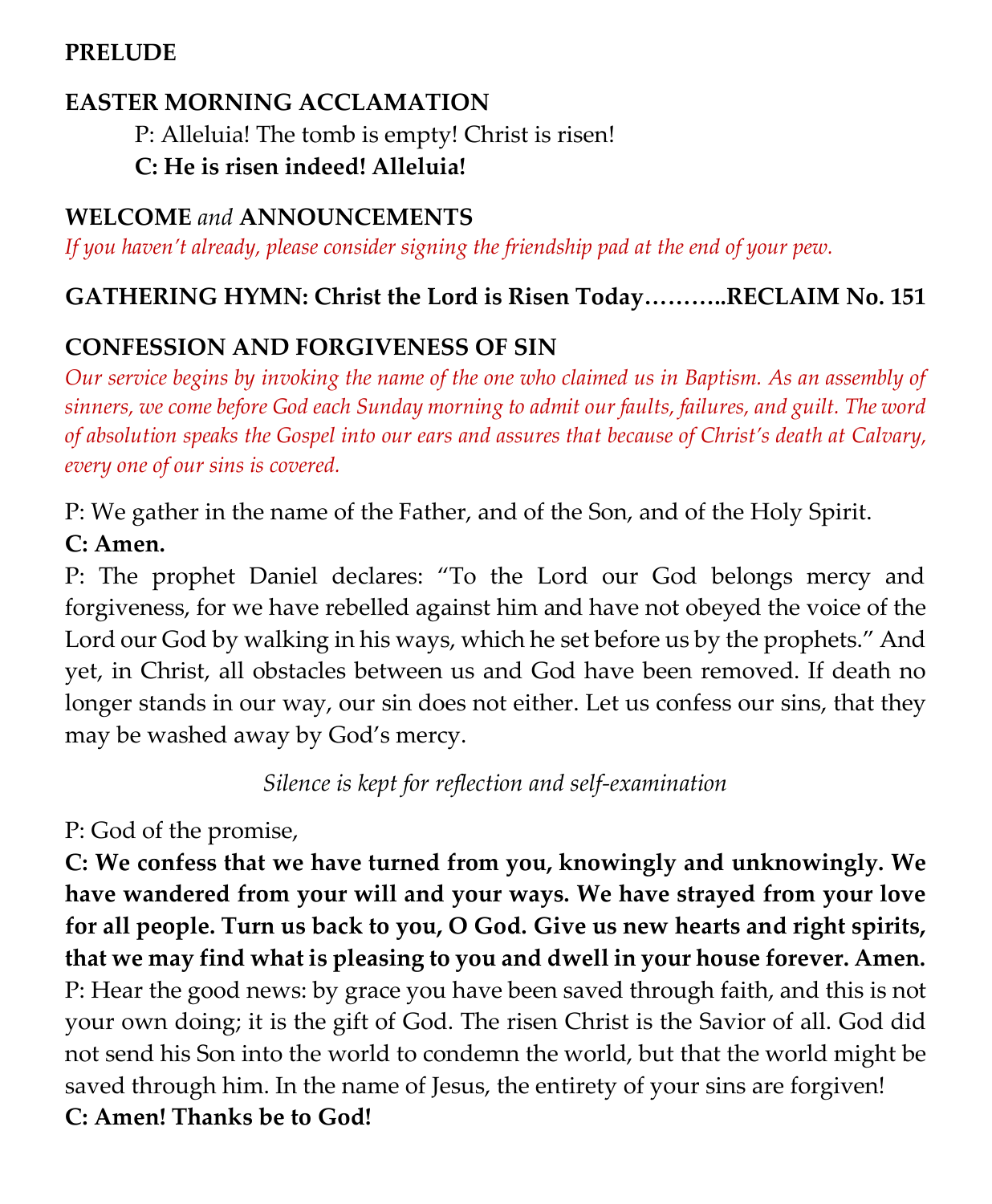#### **THE HYMN OF GLORY**

*These words are a response to the gracious and steadfast mercy of God, who pours out his love on undeserving sinners. Together we lift our voices in a song of praise to the trinity – Father, Son and Holy Spirit – for the gift of salvation and new life.* 



#### **CHILDREN'S SERMON**

#### **FIRST READING: Isaiah 65:17-25 (ESV)**

*When the Messiah comes, everything will be made new again, spoke the Lord through the prophet Isaiah. A new heaven and a new earth will be the result of God's work among humanity. Weeping and distress will be no more as joy replaces sorrow among God's precious people.* 

<sup>17</sup>"For behold, I create new heavens and a new earth, and the former things shall not be remembered or come into mind. <sup>18</sup>But be glad and rejoice forever in that which I create; for behold, I create Jerusalem to be a joy, and her people to be a gladness. <sup>19</sup>I will rejoice in Jerusalem and be glad in my people; no more shall be heard in it the sound of weeping and the cry of distress. <sup>20</sup>No more shall there be in it an infant who lives but a few days, or an old man who does not fill out his days,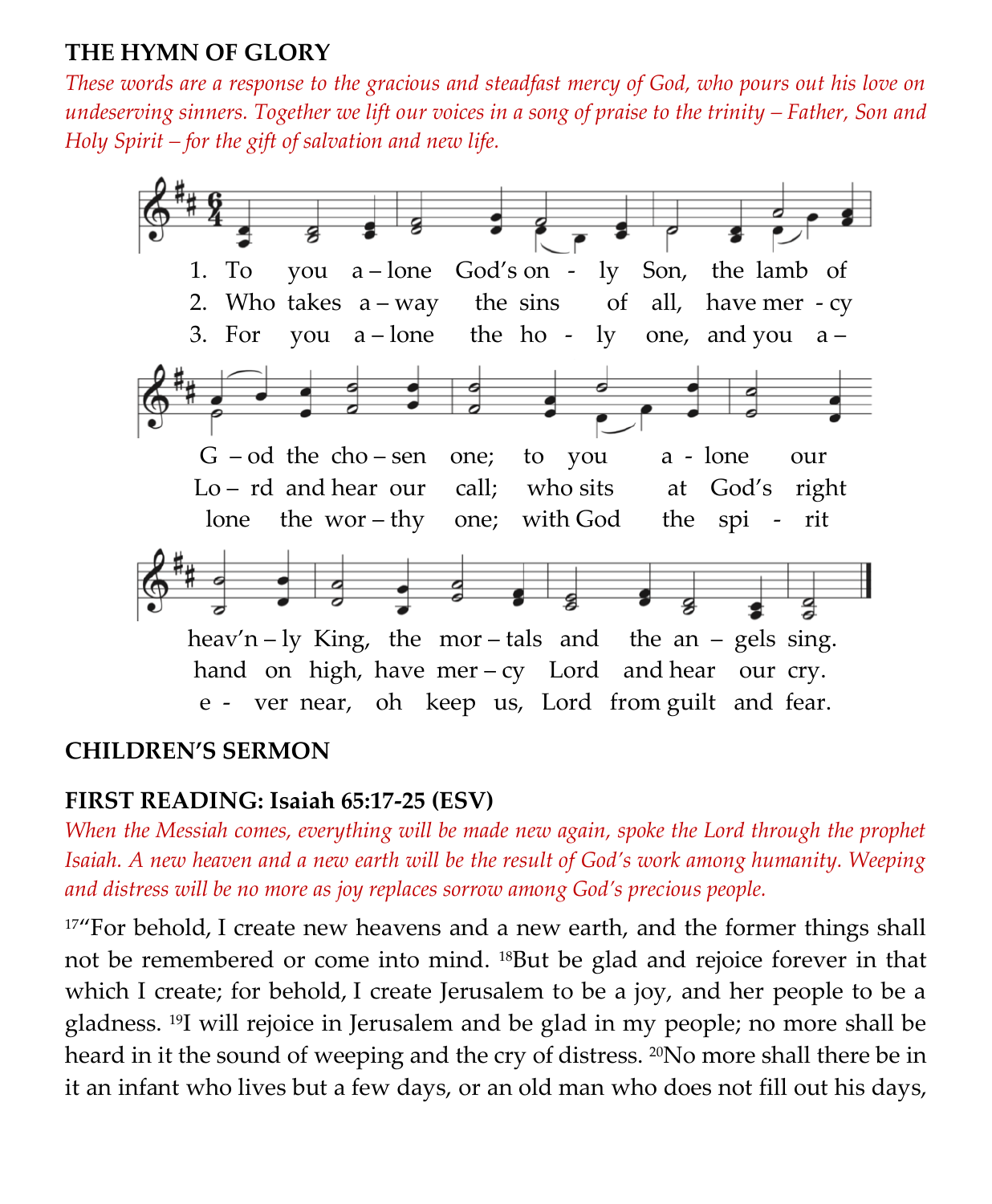for the young man shall die a hundred years old, and the sinner a hundred years old shall be accursed. <sup>21</sup>They shall build houses and inhabit them; they shall plant vineyards and eat their fruit. <sup>22</sup>They shall not build and another inhabit; they shall not plant and another eat; for like the days of a tree shall the days of my people be, and my chosen shall long enjoy the work of their hands. <sup>23</sup>They shall not labor in vain or bear children for calamity, for they shall be the offspring of the blessed of the Lord, and their descendants with them. <sup>24</sup>Before they call I will answer; while they are yet speaking I will hear. <sup>25</sup>The wolf and the lamb shall graze together; the lion shall eat straw like the ox, and dust shall be the serpent's food. They shall not hurt or destroy in all my holy mountain," says the Lord.

R: The Word of the Lord.

**C: Thanks be to God!** 

# **RESPONSIVE READING: Psalm 16 (ESV)**

*The psalmist sang praises to the Lord, recognizing that without him nothing good could come. The Lord holds our future in His hands. Those who chase after false gods will see nothing but trouble.* 

R: Preserve me, O God, for in you I take refuge.

**C: I say to the Lord, "You are my Lord; I have no good apart from you."**

R: As for saints in the land, they are the excellent ones, in whom is all my delight. **C: The sorrows of those who run after another god shall multiply; their drink** 

# **offerings of blood I will not pour out or take their names on my lips.**

R: The Lord is my chosen portion and my cup; you hold my lot.

### **C: The lines have fallen for me in pleasant places; indeed, I have a beautiful inheritance.**

R: I bless the Lord who gives me counsel; in the night also my heart instructs me.

**C: I have set the Lord always before me; because he is at my right hand, I shall not be shaken.**

R: Therefore my heart is glad, my whole being rejoices; my flesh dwells secure.

# **C: For you will not abandon my soul to Sheol, or let your holy one see corruption.**

R: You make known to me the path of life; in your presence there is fullness of joy; at your right hand are pleasures forevermore.

R: The Word of the Lord.

**C: Thanks be to God!**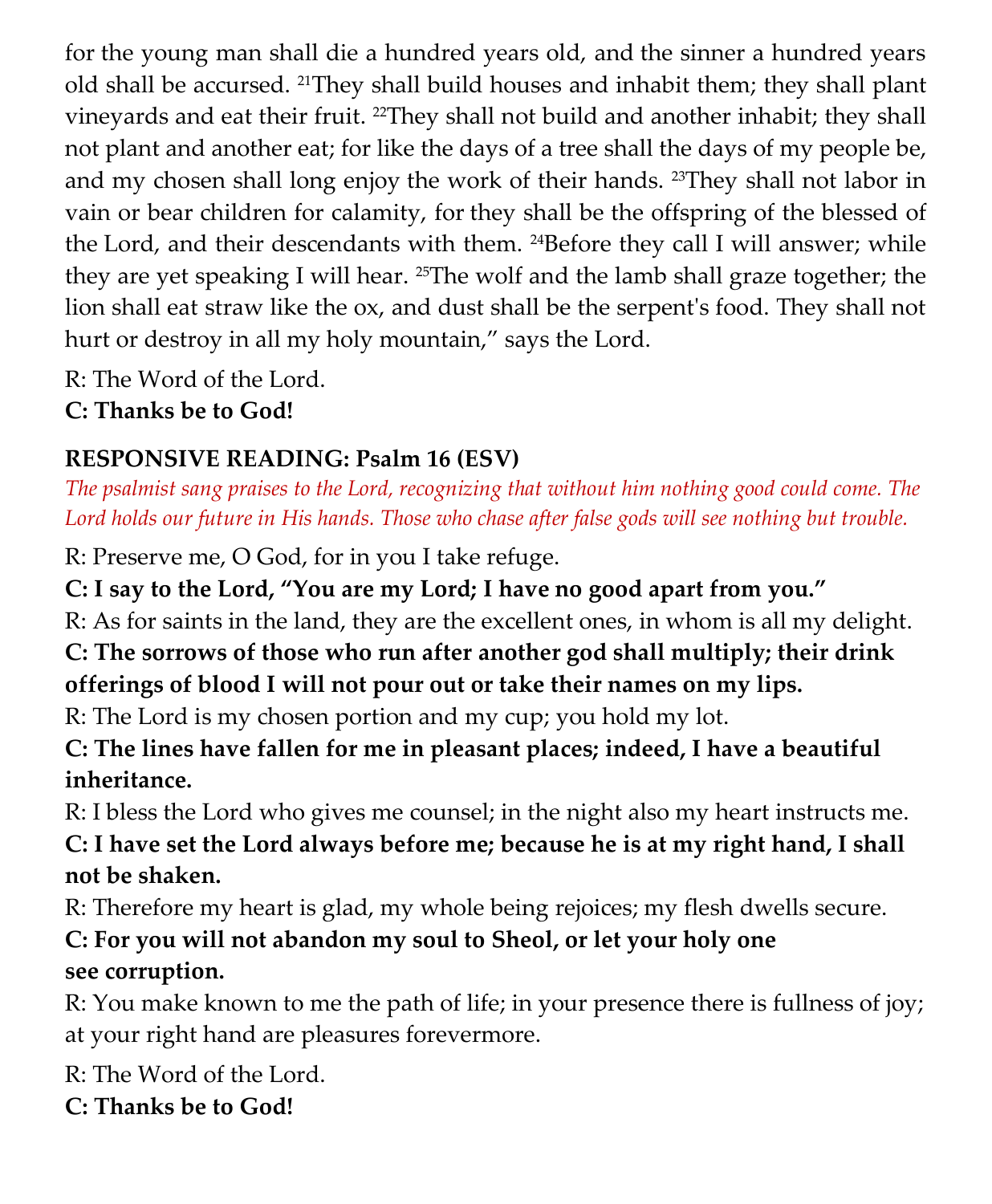#### **SECOND READING: 1 Corinthians 15:19-26 (ESV)**

*Answering questions about Christ's resurrection, Paul explained that through Adam all humans were subjected to death, but through Jesus all humans will share in new life through the resurrection.* 

<sup>19</sup>If in Christ we have hope in this life only, we are of all people most to be pitied. <sup>20</sup>But in fact Christ has been raised from the dead, the firstfruits of those who have fallen asleep. <sup>21</sup>For as by a man came death, by a man has come also the resurrection of the dead. <sup>22</sup>For as in Adam all die, so also in Christ shall all be made alive. <sup>23</sup>But each in his own order: Christ the firstfruits, then at his coming those who belong to Christ. <sup>24</sup>Then comes the end, when he delivers the kingdom to God the Father after destroying every rule and every authority and power. <sup>25</sup>For he must reign until he has put all his enemies under his feet. <sup>26</sup>The last enemy to be destroyed is death.

R: The Word of the Lord.

**C: Thanks be to God!** 

#### **GOSPEL READING: Luke 24:1-12 (ESV)**

P: The Holy Gospel according to Saint Luke, the 24<sup>th</sup> Chapter.

#### **C: Glory to you, O Lord!**

<sup>1</sup>But on the first day of the week, at early dawn, they went to the tomb, taking the spices they had prepared. <sup>2</sup>And they found the stone rolled away from the tomb, <sup>3</sup>but when they went in they did not find the body of the Lord Jesus. <sup>4</sup>While they were perplexed about this, behold, two men stood by them in dazzling apparel. <sup>5</sup>And as they were frightened and bowed their faces to the ground, the men said to them, "Why do you seek the living among the dead? <sup>6</sup>He is not here, but has risen. Remember how he told you, while he was still in Galilee, <sup>7</sup> that the Son of Man must be delivered into the hands of sinful men and be crucified and on the third day rise." <sup>8</sup>And they remembered his words, <sup>9</sup>and returning from the tomb they told all these things to the eleven and to all the rest.  $^{10}$ Now it was Mary Magdalene and Joanna and Mary the mother of James and the other women with them who told these things to the apostles, <sup>11</sup>but these words seemed to them an idle tale, and they did not believe them. <sup>12</sup>But Peter rose and ran to the tomb; stooping and looking in, he saw the linen cloths by themselves; and he went home marveling at what had happened.

P: This is the Gospel of our Lord! **C: Praise to you, O Christ!**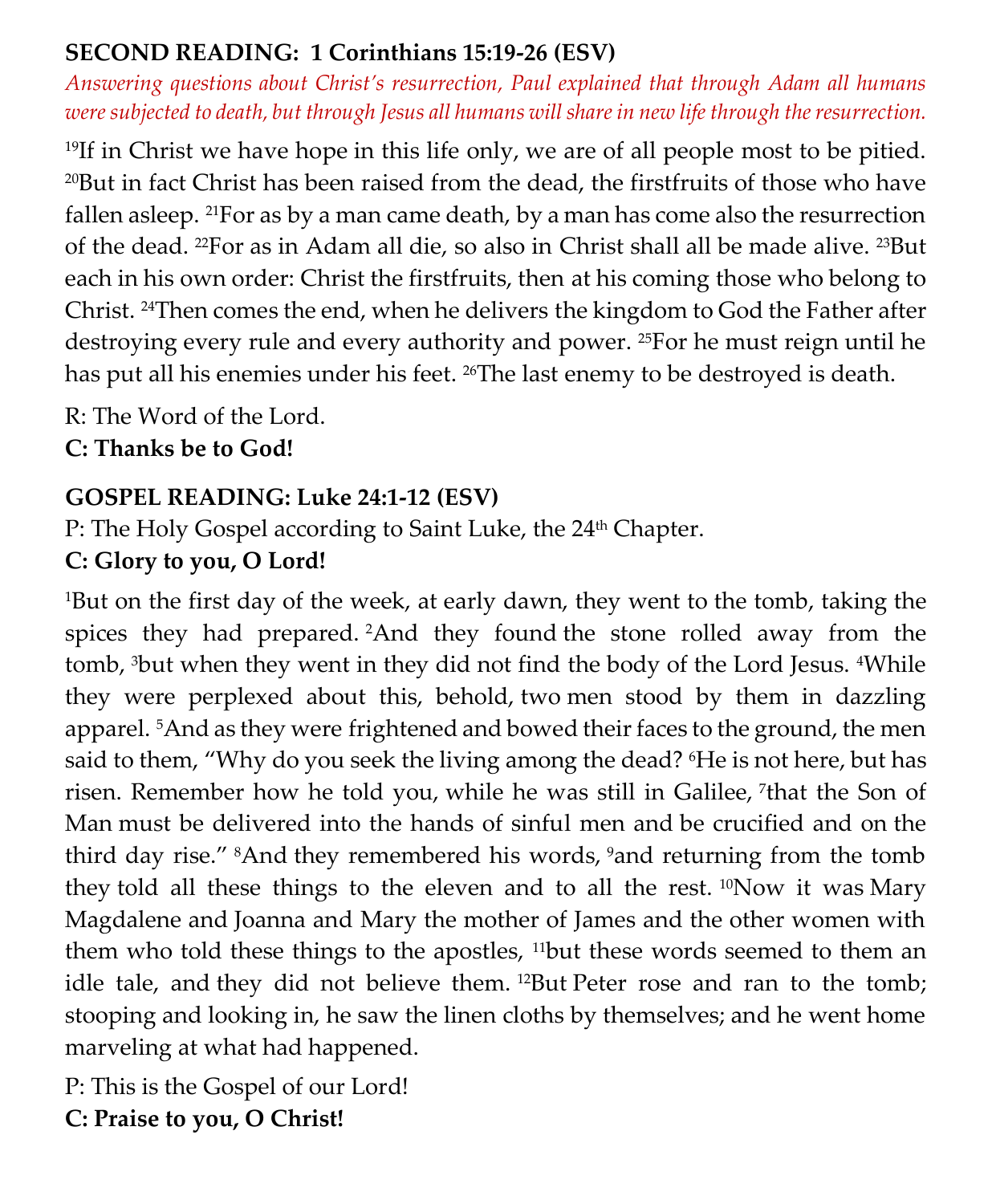#### **SERMON: God's Answer to Holy Saturday**

#### **HYMN: I Know That My Redeemer Lives (vss. 1,2,7,8)……….RECLAIM No. 274**

#### **OFFERING** *and* **OFFERING RESPONSE**

*As the usher brings forward the offering,* please stand to *sing:*

*Praise God from whom all blessings flow. Praise Him all creatures here below. Praise Him above ye heav'nly host. Praise Father, Son, and Holy Ghost. Amen*

#### **THE NICENE CREED**

*Having heard the Word of God, we respond with these words. By confessing one of the Church's most ancient and historic creeds, we express our unity in the faith; the same faith the universal body of Christ has confessed throughout countless generations of believers.* 

**We believe in one God, the Father, the Almighty, maker of heaven and earth, of all that is, seen and unseen.**

**We believe in one Lord, Jesus Christ, the only Son of God, eternally begotten of the Father, God from God, Light from Light, true God from true God, begotten, not made, of one Being with the Father. Through him all things were made. For us and for our salvation he came down from heaven; by the power of the Holy Spirit he became incarnate from the virgin Mary, and was made man. For our sake he was crucified under Pontius Pilate; he suffered death and was buried. On the third day he rose again in accordance with the Scriptures; he ascended into heaven and is seated at the right hand of the Father. He will come again in glory to judge the living and the dead, and his kingdom will have no end.**

**We believe in the Holy Spirit, the Lord, the giver of life, who proceeds from the Father and the Son. With the Father and the Son he is worshiped and glorified. He has spoken through the prophets. We believe in one holy Christian and apostolic Church. We acknowledge one Baptism for the forgiveness of sins. We look for the resurrection of the dead, and the life of the world to come. Amen.**

**CHOIR ANTHEM: Our Lord is Risen!** *(by Ruth Elaine Schram)*

#### **PRAYERS OF THE PEOPLE**

Each petition ends with the words *Lord, in your mercy*. Respond by saying *Hear our prayer.*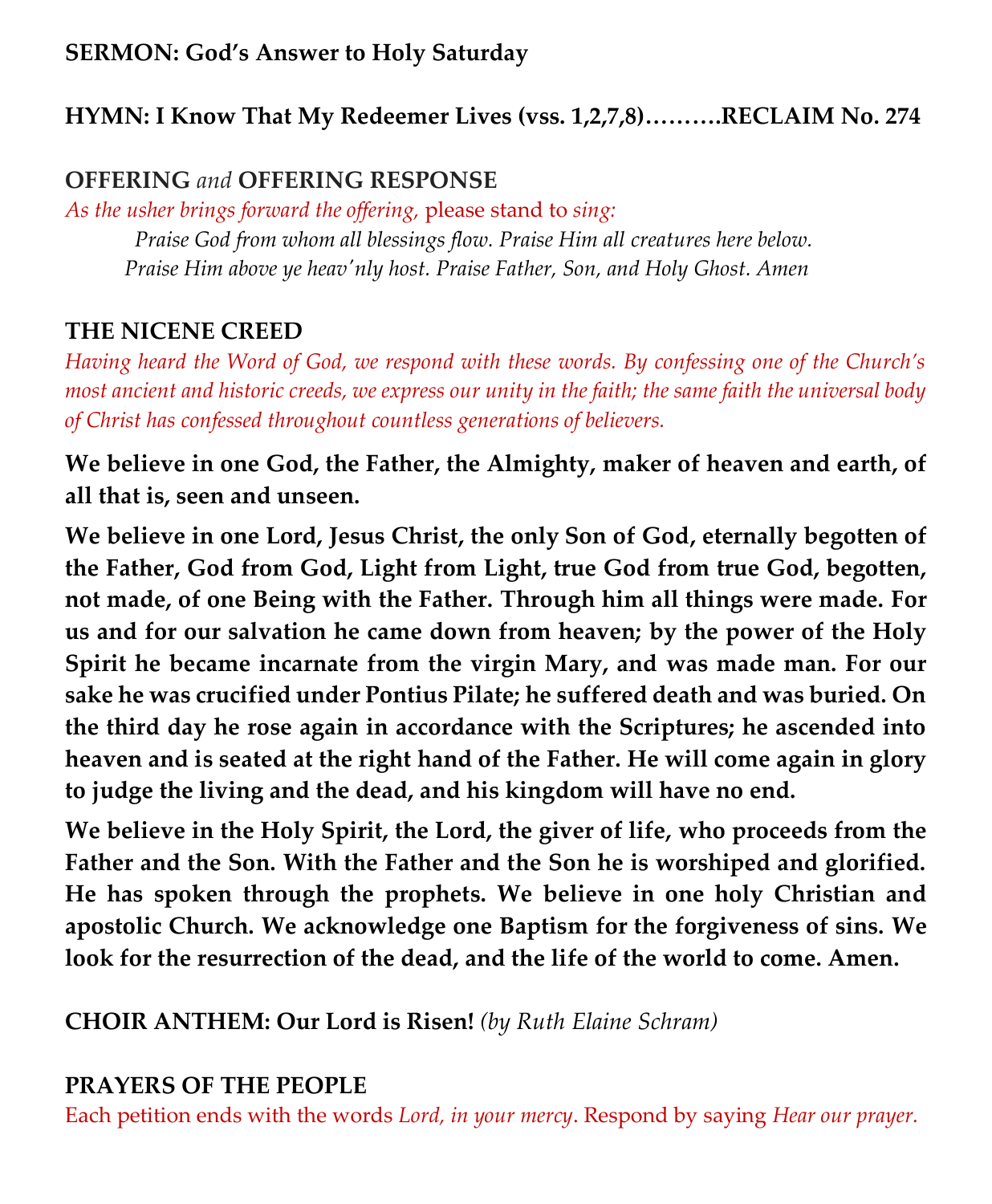#### **THE SACRAMENT OF HOLY COMMUNION**

P: The Lord be with you.

**C: And also with you.**

P: Lift up your hearts.

**C: We lift them to the Lord.**

P: Let us give thanks to the Lord our God.

# **C: It is right to give him thanks and praise.**

P: It is indeed right and salutary, that we should at all times, and in all places, give thanks to you, O Lord, Holy Father, for in the night of his betrayal…

# **WORDS OF INSTITUTION**

# **THE HYMN OF TRIUMPH**

*With the company of all heaven and earth we join the angel choir in the ongoing and eternal worship of the Lamb Jesus who was slain and now comes to join our meal of bread and wine with his body and blood, forgiveness and grace, peace and love.* 



Then sings with all the hosts of Light with blessings, ho -